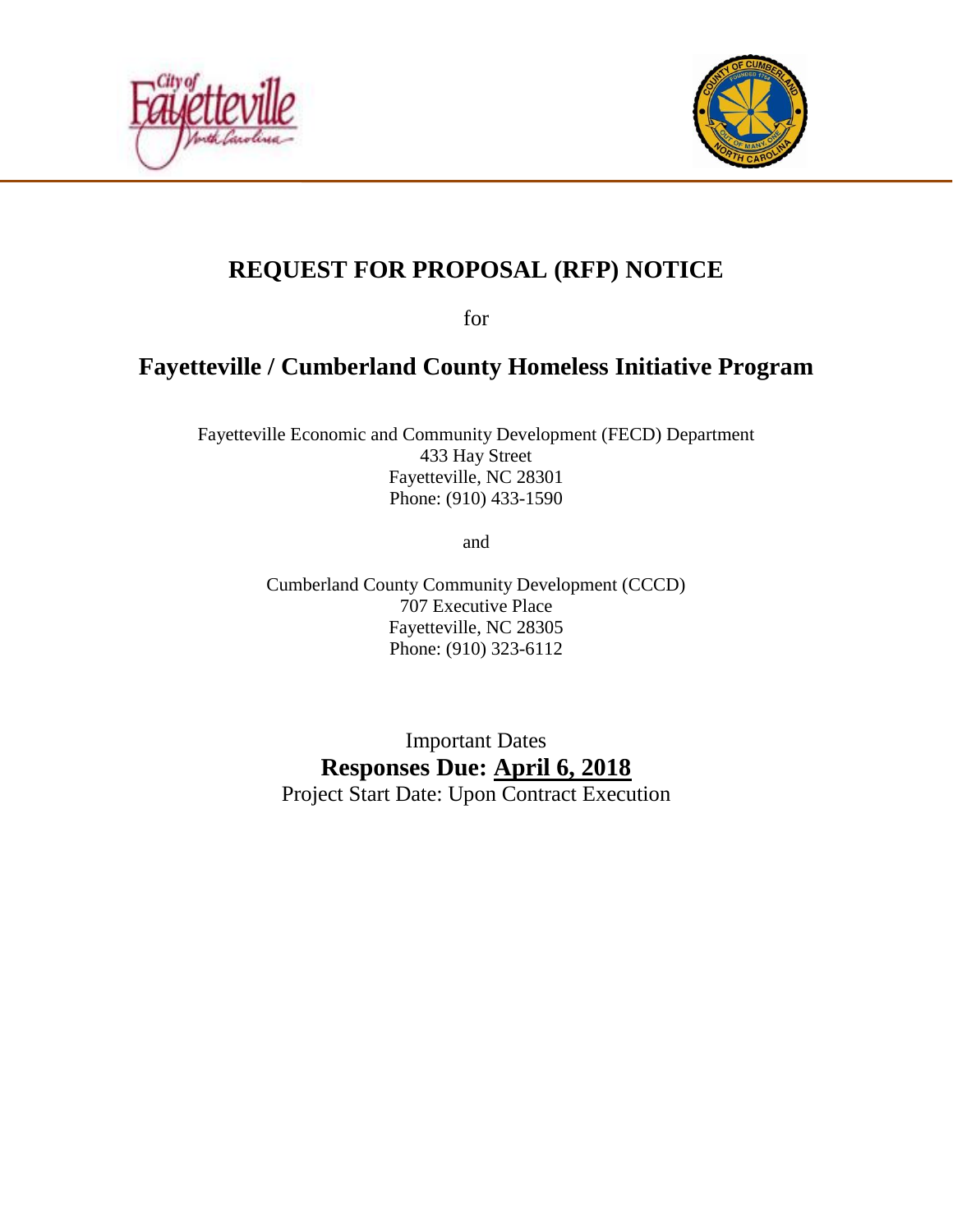### **PURPOSE**

The City of Fayetteville and Cumberland County recognizes the need for housing and supportive services for homeless persons. The purpose of the Fayetteville / Cumberland County Homeless Initiative Program is to provide additional support in the community that would address the gaps in housing and supportive services for homeless persons and those persons at-risk of being homeless.

The Fayetteville Economic and Community Development and Cumberland County Community Development Departments are soliciting proposals for a Project Sponsor to provide services for the Homeless Initiative Program funded through local governments. It is the intent of the Community Development Departments to enter into a contract with the selected project applicant that demonstrates the capacity and performance record to provide supportive services to homeless families.

## **FUNDING AVAILABLE**

The maximum amount of local funding available for services is **\$200,000** which are targeted for households who are homeless or do not have stable housing.

## **ELIGIBLE APPLICANTS**

Any unit of government, nonprofit, or public agency that serves the Fayetteville / Cumberland County area may submit a proposal in response to this RFP.

## **ELIGIBLE COSTS**

Funds may be used for the following eligible activities:

- 1. Rental Application Fees
- 2. Rent (up to 6 months) / Arrears
- 3. Security Deposits
- 4. Last month's rent
- 5. Rent (up to 6 months)
- 6. Utility Deposit
- 7. Utility Payments/Arrears (up to 6 months)
- 8. Moving costs (within geographic service area)
- 9. Furniture / Household Goods (maximum of \$500 per household)
- 10. Transportation (e.g. bus passes for program participants)
- 11. Other Essential Services (e.g. employment assistance, job training, or mental health services)
- 12. Case Management (maximum of 10% of total grant funds requested)
- 13. Administration (maximum of 5% of total grant funds requested)

#### **SUBMISSION REQUIREMENTS**

Applicants must submit an original and one (1) copy of the complete proposal. The original must be marked "Original" on the cover page and must bear the actual "wet" signatures of the person(s) authorized to sign the proposal.

All proposal packets must be **RECEIVED** by hand delivery or mail in the CCCD office no later than **4:00 p.m., April 6, 2018.** Proposals *will not be accepted* via facsimile or email.